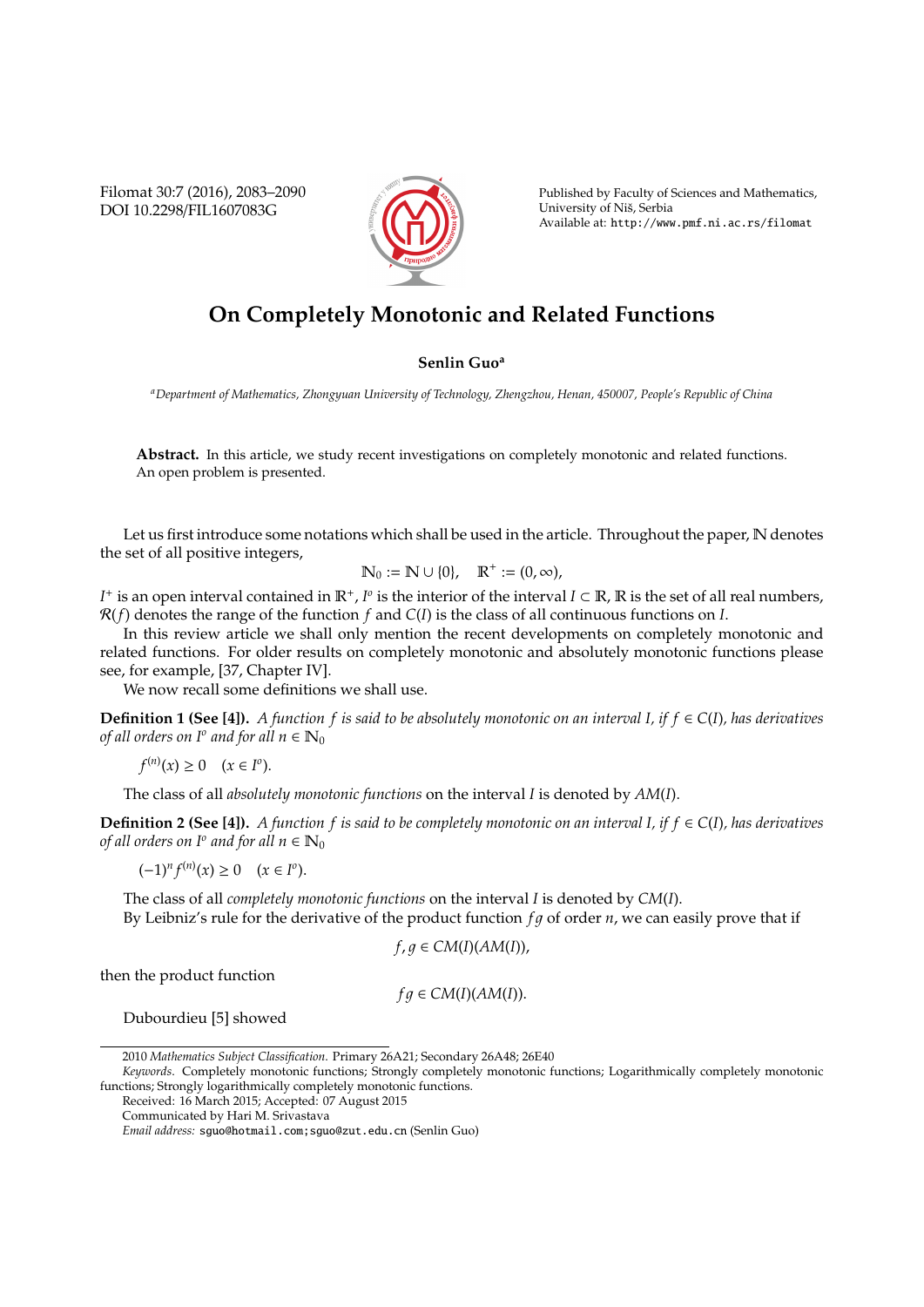**Theorem 3.** A non-constant completely monotonic function on  $I := (a, \infty)$  is strictly completely monotonic there *i.e.*

$$
(-1)^n f^{(n)}(x) > 0 \quad (n \in \mathbb{N}_0, \quad x \in I).
$$

Lorch and Szego [24] also proved this result.

**Remark 4.** *We notice that if the interval*  $(a, \infty)$  *in Theorem 3 is replaced by other kinds of intervals, the conclusion may not be true. We can try this example:*

$$
f(x) := x^2, I := (-\infty, 0).
$$

In 1989, Trimble, et al [35] introduced the following notion:

**Definition 5 (See [35]).** A function f is said to be strongly completely monotonic on  $I^+$  if, for all  $n \in \mathbb{N}_0$ ,  $(-1)^n x^{n+1} f^{(n)}(x)$ *are nonnegative and decreasing on I*<sup>+</sup> *.*

The class of such functions on the interval  $I^+$  is denoted by  $SCM(I^+)$ . By the definition we know that

$$
\alpha f + \beta g \in SCM(I^+)
$$

if

 $f, g \in SCM(I^+)$  and  $\alpha, \beta \geq 0$ .

Using Leibniz's rule we can get

if

$$
f, g \in SCM(I^+).
$$

 $fg \in SCM(I^+)$ 

Trimble, et al [35] proved

**Theorem 6.**  $f \in SCM(\mathbb{R}^+)$  *if and only if there exists a non-negative and non-decreasing function*  $\phi(t)$  *on*  $[0,\infty)$ *such that*

$$
f(x) = \int_0^\infty e^{-xt} \phi(t) dt, \quad x \in \mathbb{R}^+.
$$

It is easy to see that  $SCM(I^+)$  is a nontrivial subset of  $CM(I^+)$ .

**Definition 7 (See [2]).** *A function f is said to be logarithmically completely monotonic on an interval I if f* > 0, *f*  $\in$ *C*(*I*)*, has derivatives of all orders on I<sup>o</sup>* and for  $n \in \mathbb{N}$ 

 $(-1)^n [\ln f(x)]^{(n)} \ge 0$  (*x* ∈ *I*<sup>o</sup>).

The set of all *logarithmically completely monotonic functions* on the interval *I* is denoted by *LCM*(*I*). In [29] the authors proved

# **Theorem 8.**

$$
LCM(I)\subset CM(I).
$$

For the interval  $\mathbb{R}^+$  Horn [21] proved, in terms of logarithmically completely monotonic functions, that

$$
f \in LCM(\mathbb{R}^+) \Longleftrightarrow f \not\equiv 0
$$

and

$$
\sqrt[n]{f} \in CM(\mathbb{R}^+) \quad (n \in \mathbb{N}).
$$

A function *f* such that

$$
\sqrt[n]{f} \in CM(\mathbb{R}^+) \quad (n \in \mathbb{N})
$$

is called infinitely divisible completely monotonic (*cf.* [21]). From Horn's investigation in [21], we have

 $LCM(\mathbb{R}^+) \subset CM(\mathbb{R}^+).$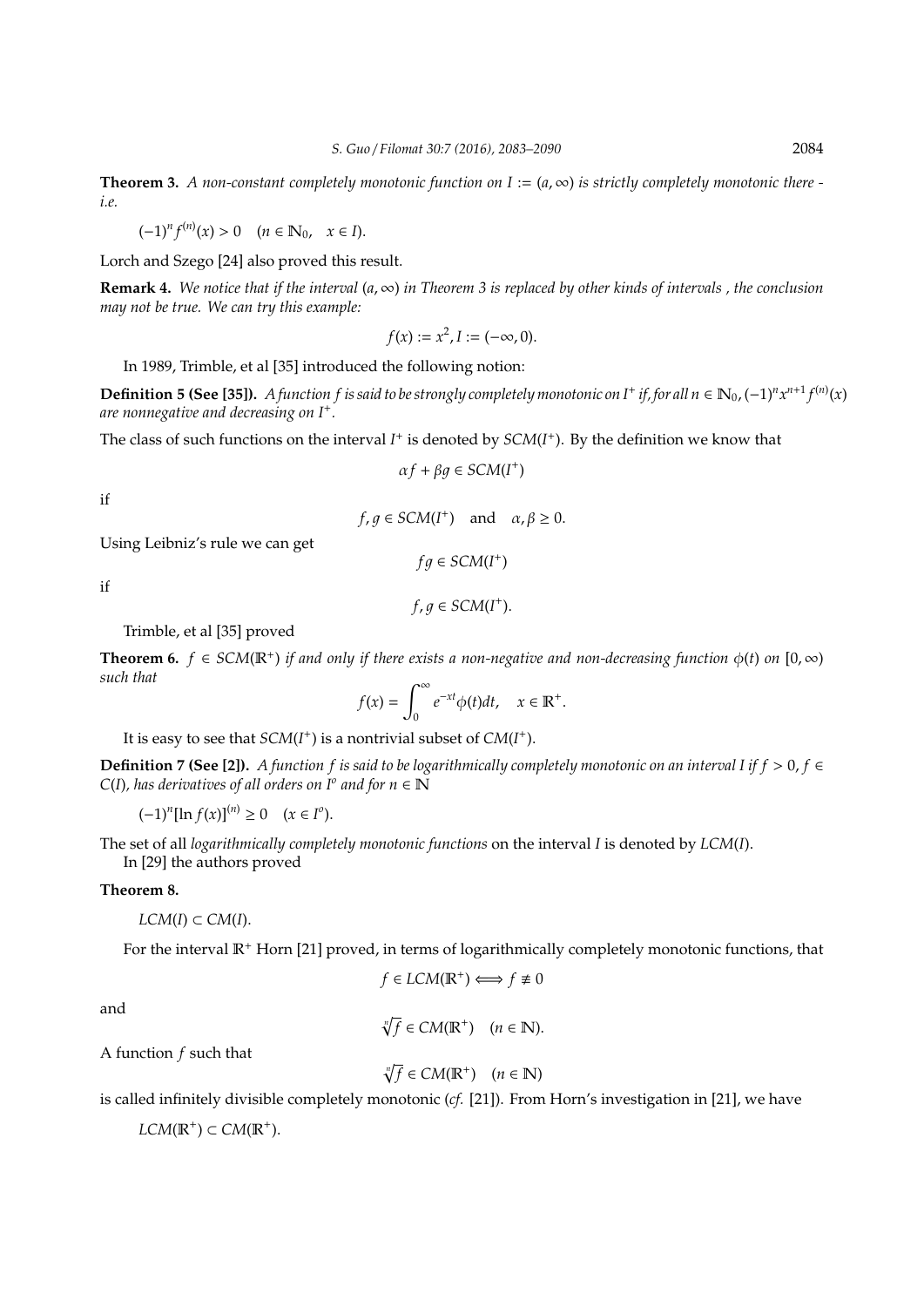**Definition 9 (See [16]).** A function f is said to be strongly logarithmically completely monotonic on  $I^+$  if  $f > 0$ *and, for all n* ∈  $\mathbb{N}$ , (−1)<sup>*n*</sup>x<sup>*n+1*</sup>[ln *f*(*x*)]<sup>(*n*)</sup> are nonnegative and decreasing on I<sup>+</sup>.

Such a function class on the interval  $I^+$  is denoted by *SLCM*( $I^+$ ).

It is apparent that the class  $SLCM(I<sup>+</sup>)$  is a nontrivial subclass of  $LCM(I<sup>+</sup>)$  and that if

$$
f, g \in SLCM(I^+)(LCM(I)),
$$

then

$$
fg \in SLCM(I^+)(LCM(I)).
$$

In [16] the authors proved an important relationship between  $SLCM(\mathbb{R}^+)$  and  $SCM(\mathbb{R}^+)$  as follows.

**Theorem 10.**  $SLCM(\mathbb{R}^+) \cap SCM(\mathbb{R}^+) = \emptyset$ .

In words, a strongly logarithmically completely monotonic function on  $\mathbb{R}^+$  can not be strongly completely monotonic on  $\mathbb{R}^+$ , or, a strongly completely monotonic function on  $\mathbb{R}^+$  can not be strongly logarithmically completely monotonic on  $\mathbb{R}^+$ .

The following result (see [16]) also reveals a relationship between *SLCM*(*I*<sup>+</sup>) and *SCM*(*I*<sup>+</sup>).

**Theorem 11.** *Suppose that*

$$
f \in C(I^+), \ f > 0 \quad and \quad f' \in SCM(I^+).
$$

*If*

*then*

$$
\frac{1}{f}\in SLCM(I^+).
$$

 $xf'(x) \ge f(x) \quad (x \in I^+),$ 

**Remark 12.** *The following condition:*

 $xf'(x) \ge f(x) \quad (x \in I^+)$ 

*in Theorem 11 cannot be dropped. See the counterexample contained in [16, Remark 2]*

If in Definition 2 the set  $\mathbb{N}_0$  is replaced with the set  $\mathbb{N}_r$ , the function will be called *almost completely monotonic function* [34]. If in Definition 5 the set  $\mathbb{N}_0$  is replaced with the set  $\mathbb{N}$ , the function will be called *almost strongly completely monotonic function* [16]. The class of all almost completely monotonic functions on the interval *I* and the class of all almost strongly completely monotonic functions on the interval *I* + are denoted by  $ACM(I)$  and by  $ASCM(I<sup>+</sup>)$ , respectively. These two terminologies are useful to simplify the statements of the results.

The following result is the Lemma 2 of [34], which shows a property of *ACM*(*I*) and *ASCM*(*I* + ).

#### **Theorem 13.**

- 1.  $-f ∈ ACM(I)$  *if and only if f* ∈  $C(I)$  *and f'* ∈  $CM(I^o)$ *.*
- 2.  $-f \in ASCM(I^+)$  *implies*  $f' \in SCM(I^+).$

**Remark 14.** *Please note that the converse of Theorem 13(2) is not true. See the counterexample give in [34, Remark 2].*

The result below can be derived directly from the definitions.

## **Theorem 15.**

- 1. *f* ∈ *LCM*(*I*) *if and only if f* > 0 *and*  $\ln f$  ∈ *ACM*(*I*).
- 2.  $f \in SLCM(I^+)$  *if and only if f* > 0 *and*  $\ln f \in ASCM(I^+)$ *.*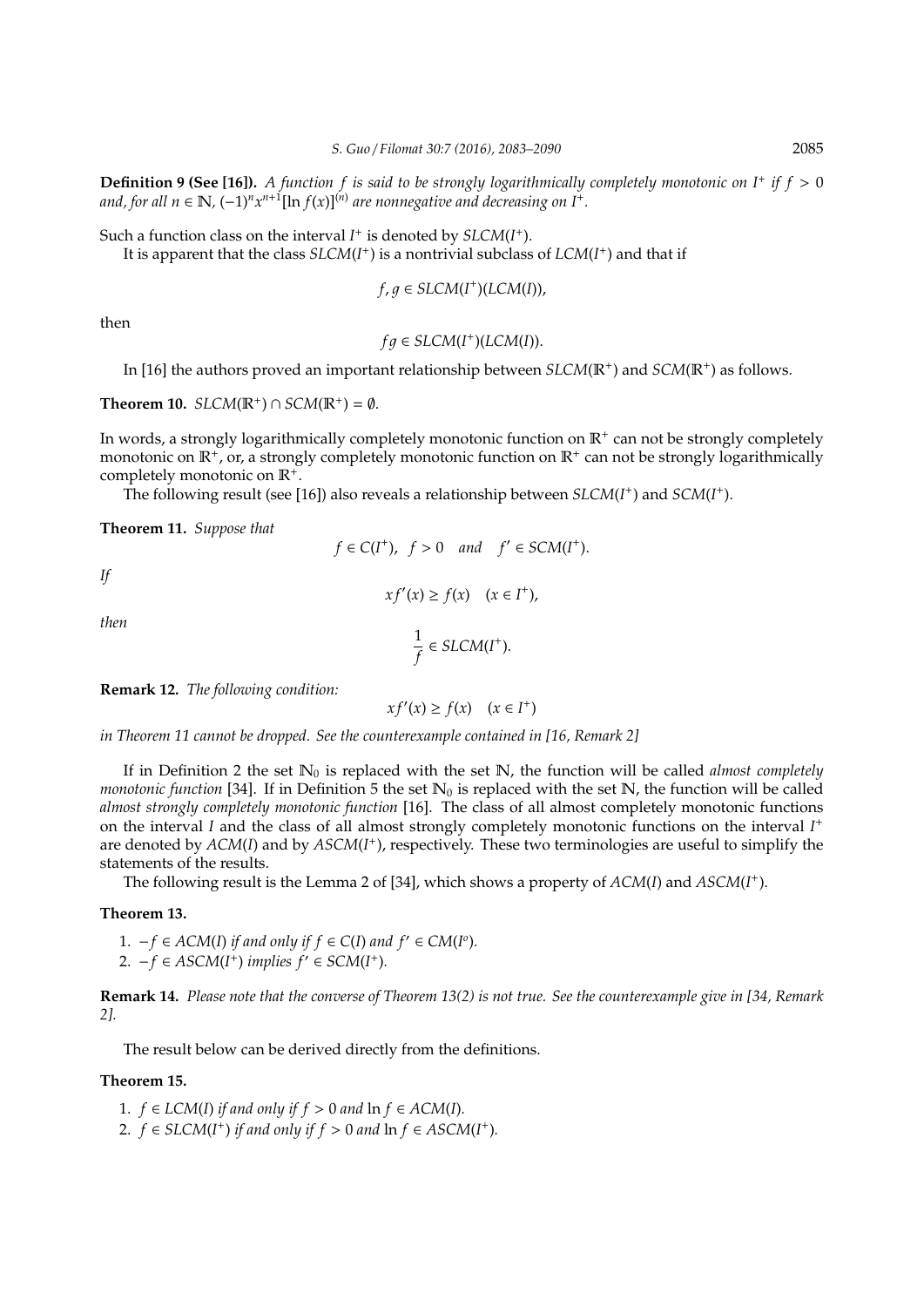The following two results (see [16]) show relationships between *SLCM*(*I*<sup>+</sup>) and *ASCM*(*I*<sup>+</sup>).

**Theorem 16.**  $SLCM(I^+) \subset ASCM(I^+).$ 

That is, a strongly logarithmically completely monotonic function on the interval I<sup>+</sup> must be almost strongly completely monotonic on *I* + .

**Theorem 17.** *Suppose that*

$$
f \in C(I^+), f > 0 \quad and \quad -f \in ASCII(I^+).
$$

*Then*

$$
\frac{1}{f} \in SLCM(I^+).
$$

In [16] authors also showed

**Theorem 18.** *Suppose that*

$$
f \in C(I)
$$
,  $f > 0$  and  $f' \in CM(I^o)$ .

*Then*

$$
\frac{1}{f}\in LCM(I).
$$

In [6] the following result was obtained, which shows a relationship between *ACM*(*I*) and *LCM*(*I*).

**Theorem 19.** *Suppose that*

$$
f > 0 \quad and \quad -f \in ACM(I),
$$

*then*

$$
\frac{1}{f}\in LCM(I).
$$

For the interpolation of sequences by completely monotonic functions, the author [10] established

**Theorem 20.** Suppose that the sequence  $\{\mu_n\}_0^{\infty}$  is completely monotonic, then for any  $\varepsilon \in (0,1)$ , there exists a 0 *continuous interpolating function f*(*x*) *on the interval* [0, ∞)*such that f*|[0, ε] *and f*|[ε, <sup>∞</sup>) *are both completely monotonic and*

$$
f(n)=\mu_n, \ \ n\in \mathbb{N}_0.
$$

**Remark 21.** From the result of widder (see Theorem 14b of [37, Chapter IV]) we know that if the sequence  $\{\mu_n\}_{n=1}^{\infty}$ *n*=0 *is not minimal completely monotonic, then there does not exist a function*  $f \in CM[0, \infty)$  *such that* 

$$
f(n)=\mu_n, \ \ n\in\mathbb{N}_0.
$$

For the notion of a completely monotonic sequence see [20]. For the notion of a minimal completely monotonic sequence see [38].

As a corollary of Theorem 20, the following result was also given in [10].

**Theorem 22.** *Suppose that the sequence*  $\{\mu_n\}_{n=1}^{\infty}$ *n*=0 *is completely monotonic. Then there exists a completely monotonic interpolating function*  $g(x)$  *on the interval*  $[1, \infty)$  *such that* 

$$
g(n) = \mu_n, \ \ n \in \mathbb{N}.
$$

Regarding the compositions of completely monotonic and related functions, the following two results were given in [37, Chapter IV].

$$
_{2086}
$$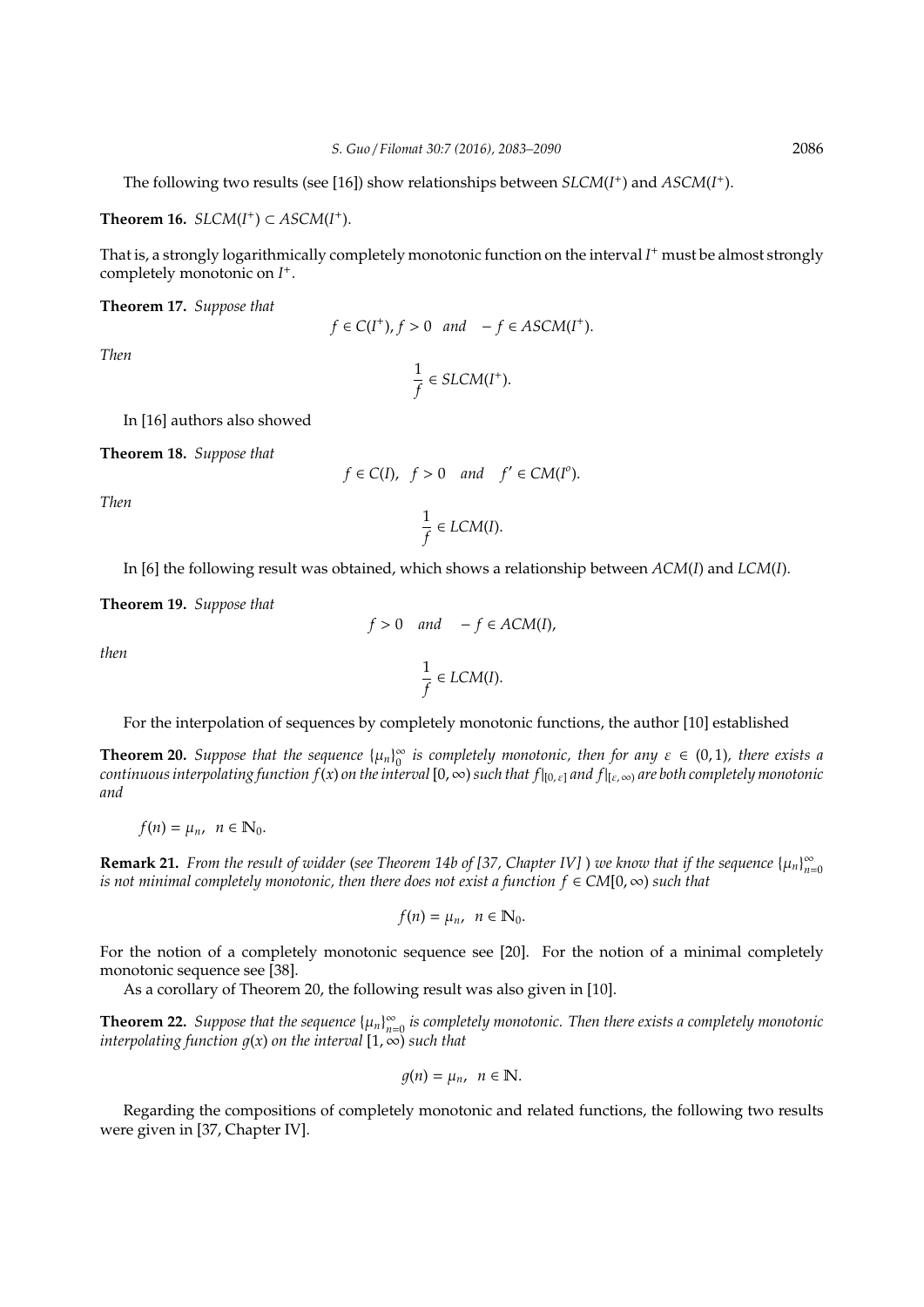**Theorem 23.** *Suppose that*

 $f \in AM(I_1)$ ,  $q \in AM(I)$  and  $R(q) \subset I_1$ .

*Then*  $f \circ q \in AM(I)$ *.* 

**Theorem 24.** *Suppose that*

$$
f \in AM(I_1)
$$
,  $g \in CM(I)$  and  $R(g) \subset I_1$ .

*Then*  $f \circ g \in CM(I)$ *.* 

**Remark 25.** We observe that  $f \circ q$  *may neither belong to CM(I) nor belong to AM(I) when* 

 $f \in CM(I_1)$ ,  $g \in AM(I)$  *and*  $R(g) \subset I_1$ .

*See the counterexample given in [6, Remark 1.5].*

The result below (see [25, Theorem 5]) is a converse of Theorem 24.

**Theorem 26.** Let f be defined on  $[0, \infty)$ . If, for each  $g \in CM(\mathbb{R}^+)$ ,  $f \circ g \in CM(\mathbb{R}^+)$ , then  $f \in AM(\mathbb{R}^+)$ .

The following result was given in [26].

**Theorem 27.** *Suppose that*

$$
f \in CM(I_1), g \in C(I), g' \in CM(I^o) \text{ and } R(g) \subset I_1,
$$

*then*  $f \circ q \in CM(I)$ *.* 

In [25] the authors gave an interesting result related to Theorem 27 as follows.

**Theorem 28.** *For each function*  $f$  ∈ *CM*(*I*)*, where*  $I := [0, ∞)$ *, there exists a function q on I such that* 

 $g(0) = 0$ ,  $f \circ g \in CM(I)$  and  $g' \notin CM(\mathbb{R}^+)$ .

This result shows that the condition:

 $g' \in CM(I^o)$ 

in Theorem 27 is not a necessary condition. In [18], the following results were shown.

**Theorem 29.** *Suppose that*

$$
f \in ACM(I_1), g \in C(I), g' \in CM(I^o)
$$
 and  $R(g) \subset I_1$ .

*Then*  $f \circ q \in ACM(I)$ *.* 

**Corollary 30.** *Suppose that*

 $f \in ACM(I_1), -q \in ACM(I)$  *and*  $R(q) \subset I_1.$ 

*Then*  $f \circ q \in ACM(I)$ *.* 

**Theorem 31.** *Suppose that*

$$
f \in LCM(I_1), g \in C(I), g' \in CM(I^o)
$$
 and  $\mathcal{R}(g) \subset I_1$ .

*Then*  $f \circ q \in LCM(I)$ *.*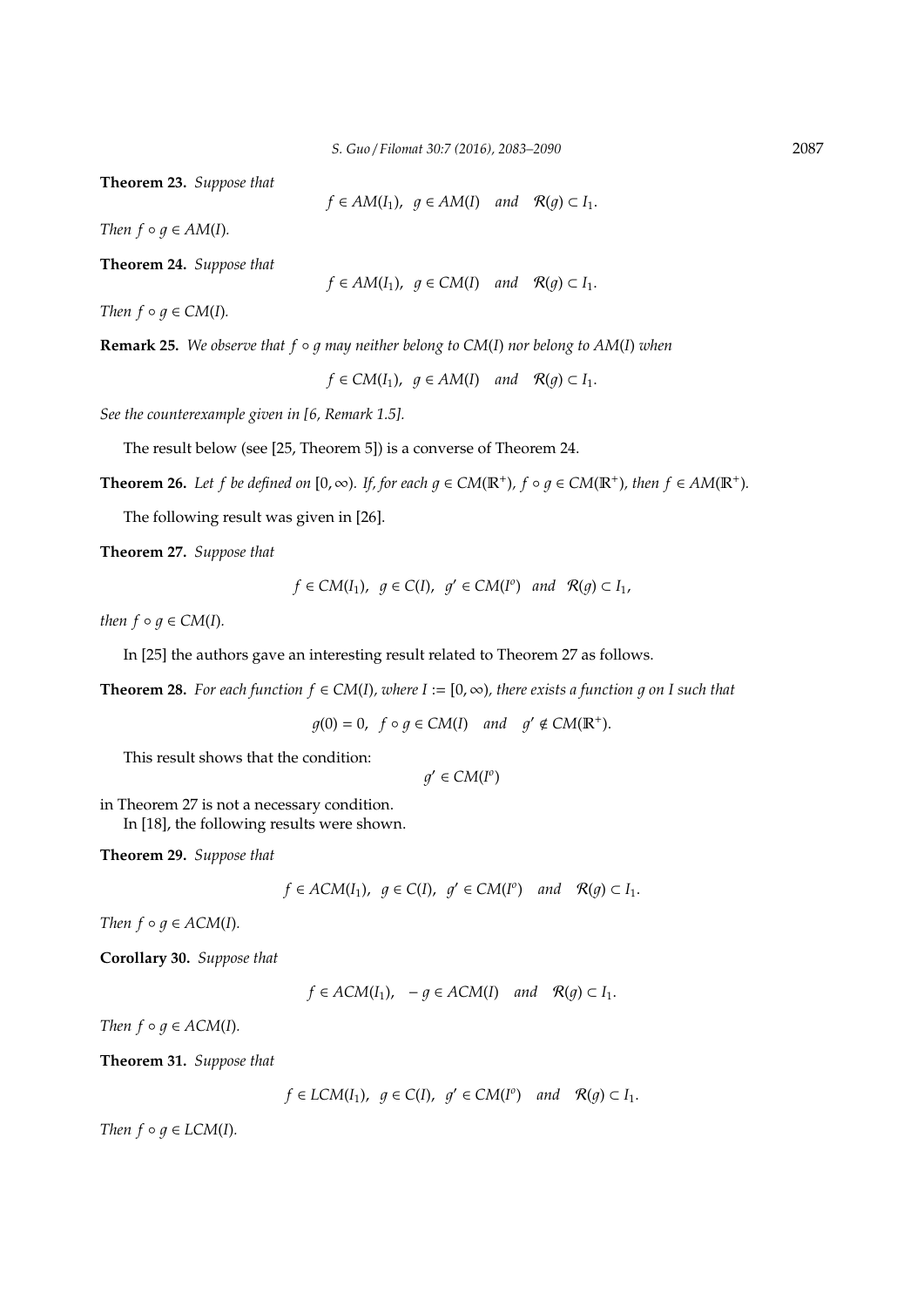**Theorem 32.** *Suppose that*

$$
f \in SLCM(I_1^+), g' \in SCM(I^+)
$$
 and  $\mathcal{R}(g) \subset I_1^+$ .

*If*

$$
2xg'(x) \ge g(x) \quad (x \in I^+),
$$

*then*  $f \circ g \in SLCM(I^+).$ 

**Remark 33.** *The condition:*

$$
2xg'(x) \ge g(x) \quad (x \in I^+)
$$

*in Theorem 32 cannot be waived. See the counterexample given in [18, Remark 3].*

**Theorem 34.** *Suppose that*

$$
f \in LCM(I_1)
$$
,  $-g \in ACM(I)$  and  $\mathcal{R}(g) \subset I_1$ .

*Then*  $f \circ q \in LCM(I)$ *.* 

**Theorem 35.** *Let I*<sup>1</sup> *and I be open intervals. Also let f and* 1 *be defined on I*<sup>1</sup> *and I*, *respectively. If*

 $f' \in LCM(I_1)$ ,  $g' \in LCM(I)$  and  $R(g) \subset I_1$ ,

 $then (f \circ g)' \in LCM(I).$ 

In [34], the authors established the results below.

**Theorem 36.** *Suppose that*

 $f \in AM(I), g \in ASCM(I^+)$  *and*  $R(g) \subset I.$ 

*Then*  $f \circ g \in ASCM(I^+).$ 

**Theorem 37.** Let  $I_1$  be an open interval and  $f$  defined on  $I_1$ .

1. *If*  $f' \in AM(I_1)$ ,  $q \in ACM(I)$  and  $R(q) \subset I_1$ , then  $f \circ q \in ACM(I)$ . 2. If  $f' \in AM(I_1), g \in ASCM(I^+)$  and  $R(g) \subset I_1$ , then  $-(f \circ g)' \in ASCM(I^+)$ .

**Theorem 38.** *Suppose that*

 $f \in ASCM(I_1^+), \ g' \in SCM(I^+) \text{ and } \mathcal{R}(g) \subset I_1^+.$ 

*If*

 $2xg'(x) \ge g(x) \quad (x \in I^+),$ 

*then*  $f \circ g \in ASCM(I^+).$ 

**Remark 39.** *The condition:*

$$
2xg'(x) \ge g(x) \quad (x \in I^+)
$$

*in Theorem 38 can not be waived even if the hypothesis*  $f$  ∈  $ASCM(I<sub>1</sub><sup>+</sup>)$  *is replaced by a stronger condition:*  $f$  ∈ *SCM*(*I* + 1 )*. See the counterexample given in [34, Remark 1].*

We shall also mention Lemma 3 of [34] here.

**Theorem 40.** *Suppose that*

 $f \in AM(I_1), q \in ACM(I)$  *and*  $R(q) \subset I_1$ .

*Then*

$$
f\circ g\in CM(I).
$$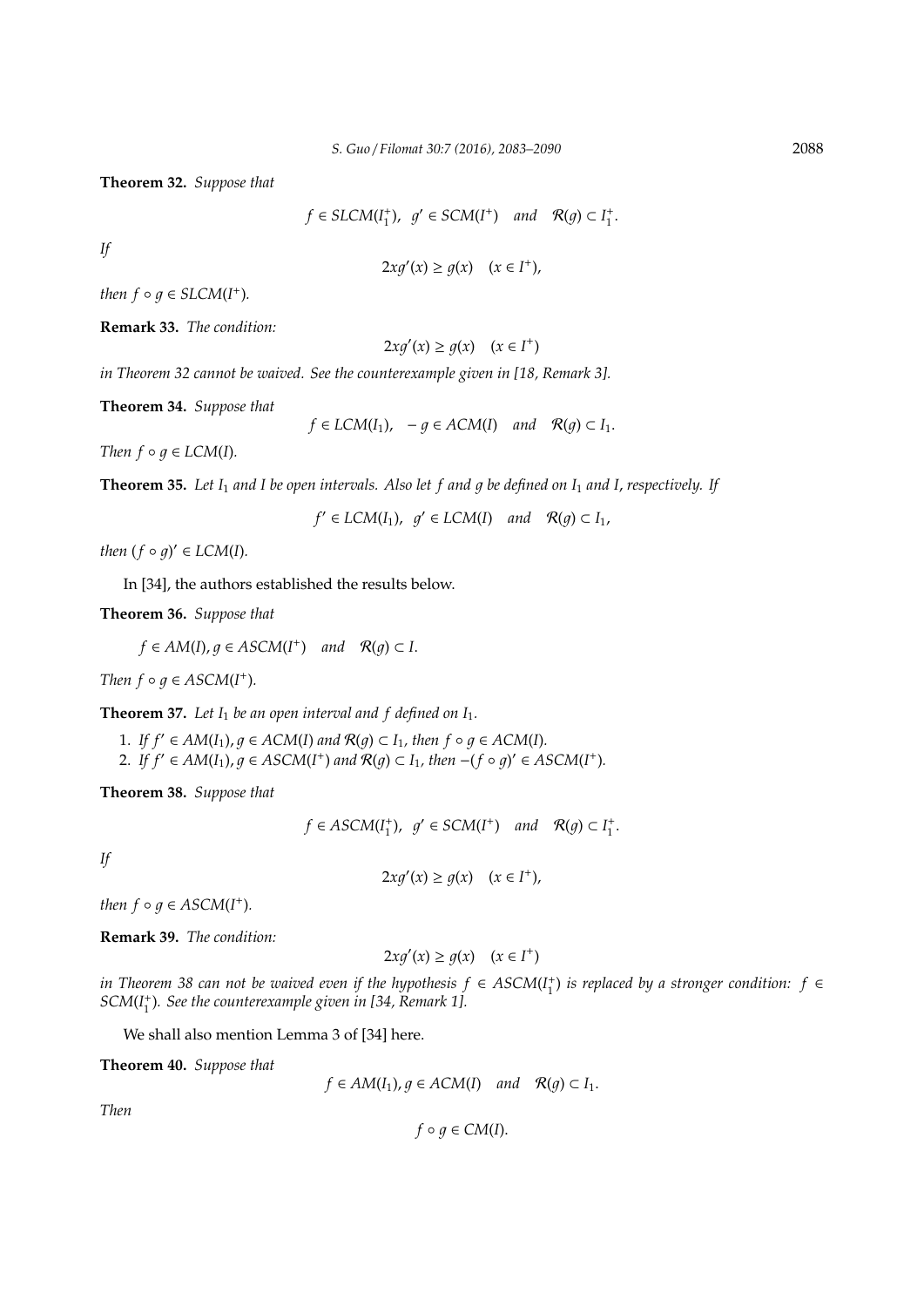**Remark 41.** *Theorem 8 can be regarded as a corollary of Theorem 40. In fact, let*

$$
f\in LCM(I),
$$

*then*

$$
\ln f \in ACM(I).
$$

 $e^x \in AM(\mathbb{R}),$ 

*Since*

*by Theorem 40, we obtain*

 $e^{\ln f} = f \in CM(I).$ 

In [6] the following results were established.

**Theorem 42.** *Suppose that*

$$
f \in ACM(I_1), -g \in ASCM(I^*)
$$
 and  $\mathcal{R}(g) \subset I_1$ .

*Then*

$$
f \circ g \in ASCII(I^+).
$$

**Theorem 43.** *Suppose that*

 $f \in LCM(I_1), -g \in ASCM(I^+)$  *and*  $\mathcal{R}(g) \subset I_1.$ 

*Then*

$$
f\circ g\in SLCM(I^+).
$$

**Theorem 44.** *Let I*<sup>1</sup> *and I be open intervals, and let f and* 1 *be defined on I*<sup>1</sup> *and I respectively. If*

 $f' \in CM(I_1)$ ,  $g' \in CM(I)$  *and*  $R(g) \subset I_1$ .

*Then*

$$
(f\circ g)' \in CM(I).
$$

**Theorem 45.** Let  $f$  and  $g$  be defined on  $I_1^+$  and  $I^+$  respectively. Suppose that

$$
f' \ge 0, \ f' \in ASCM(I_1^+), \ g' \in SCM(I^+) \quad and \quad \mathcal{R}(g) \subset I_1^+.
$$

*If*

$$
2xg'(x) \ge g(x) \quad (x \in I^+),
$$

*then*

$$
(f \circ g)' \in ASCM(I^+).
$$

# **Open Problem**

Can the condition:

 $2xg'(x) \ge g(x) \quad (x \in I^+)$ 

in Theorem 45 be waived?

There are also a lot of investigations on specific completely monotonic or related functions and their applications. For several recent works, see (for example) [1, 3, 7–9, 11–15, 17, 19, 22, 23, 27, 28, 30– 33, 36, 39, 40].